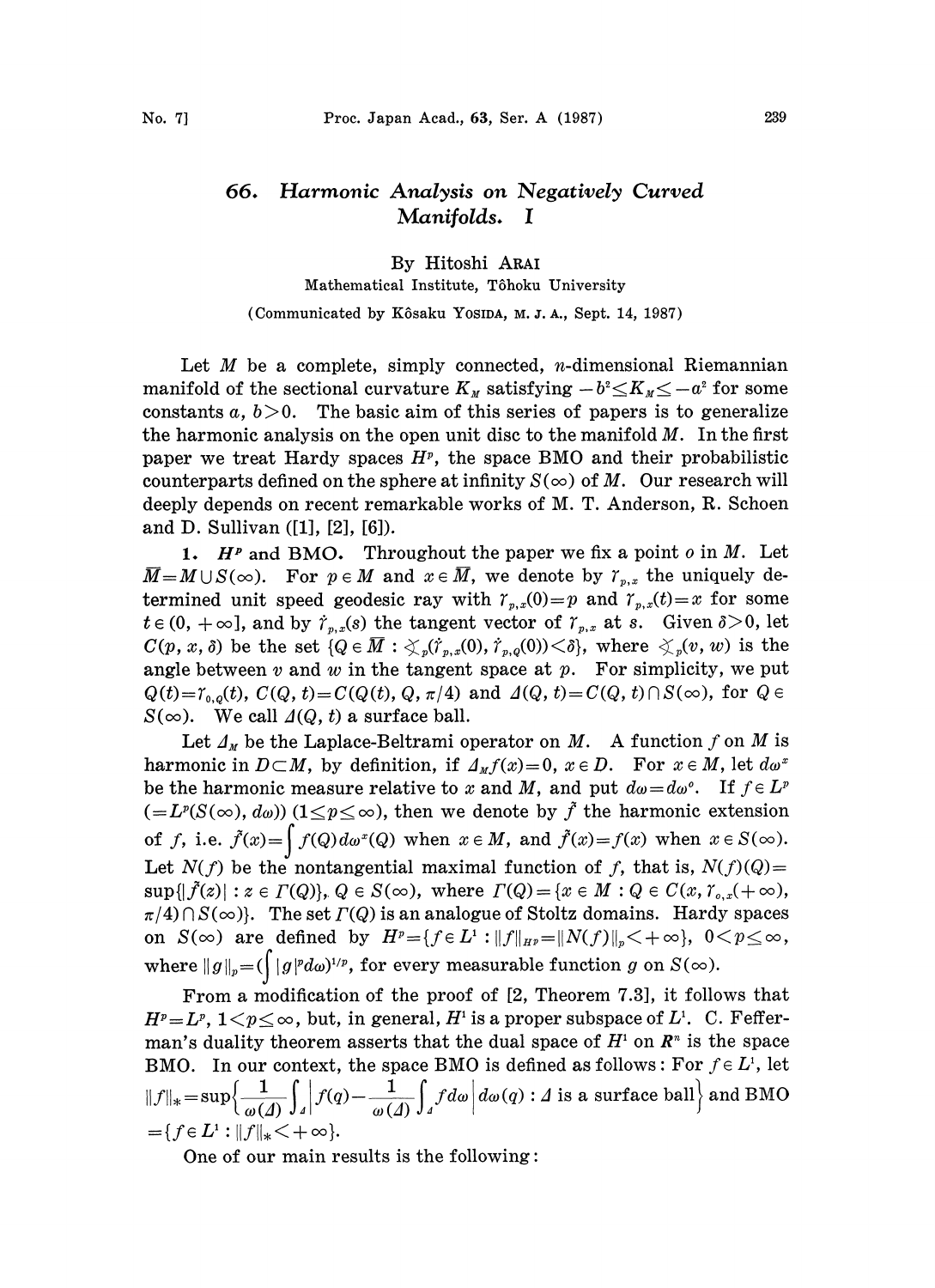Theorem1. (1) For every  $f \in L^2$  and  $g \in BMO$ ,

 $\left|\int fg d\omega\right| \leq C\|f\|_{H^1}\|g\|_*,$ 

where C is a constant depending only on n and curvature bounds.

- $(2)$  Suppose M satisfies the following condition  $(C)$ :
	- (C)  $\begin{cases} For every \ Q \in S(\infty), \ t > 0 \ and \ z \in C(Q, t), \end{cases}$

 $\cup$   $\Delta(\Upsilon_{o,z}(+\infty), t) \cap \Delta(Q, t) \neq \emptyset.$ 

Then for every continuous linear functional  $F$  on  $H<sup>1</sup>$ , there exists an element g of BMO such that  $F(f) = \int f g d\omega$   $(f \in L^2)$ .

Moreover, the norm of F is equivalent to  $||g||_*$ .

Remark. It is easy to see that if  $M$  is rotationally symmetric at  $o$ , then  $M$  satisfies the condition  $(C)$ .

To prove Theorem <sup>1</sup> we use probabilistic Hardy spaces which will be studied in the next section.

2. Probabilistic version of  $H^p$  and BMO. We will investigate probabilistic  $H<sup>p</sup>$  and BMO. For notations and terminologies of probability theory concepts, the reader is referred to Ikeda and Watanabe [4] and Sullivan [6]. Let  $\{P_x\}_{x \in M}$  be a  $\Lambda_M$ -diffusion and put  $\mathcal{F}_t = \mathcal{F}_t(\overline{W}(M))$ ,  $t \in [0, \infty]$ .  $\begin{split} &\mathcal{F}_t\!=\!\mathcal{F}_t(\overline{W}(M)),\,t\!\in\![0,\,\infty].\ &\geq\!0. \quad\text{For}\; w\in\overline{W}(M)\; \text{and} \ &\text{babilistic versions of}\; H^p, \end{split}$ We set  $P=P_o$ ,  $E[$  ]= $E_o[$  ] and  $E[$   $|\mathcal{F}_t]=E_o[$   $|\mathcal{F}_t],$   $t\geq 0$ . For  $w\in \overline{W}(M)$  and  $f \in L^1$ , let  $X_i(w) = w(t)$  and  $Mf_t = \tilde{f}(X_t)$ ,  $t \geq 0$ . Probabilistic versions of  $H^p$ ,  $0 < p \leq \infty$ , and BMO are defind by

$$
H^p_{pr}\!=\!\{f\in L^1: \! \|f\|_{p, pr}\!=\!(E[\sup\nolimits_t|Mf_t|^p]^{1/p}\!<\!+\infty\}
$$

and

 $BMO_{pr} = \{f \in L^1 : ||f||_{*,pr} = \sup_t ||E[|Mf_{\infty} - Mf_t||\mathcal{F}_t]||_{\infty} < +\infty\}.$ 

Theorem 2. (1)  $H^p \subset H^p_{pr}$ ,  $0 \le p \le \infty$ , and BMOCBMO<sub>pr</sub>. Moreover,  $||f||_{p,pr} \leq C_p ||f||_{H^p}$   $(0 \leq p \leq \infty)$  and  $||f||_{*,pr} \leq c ||f||_*$ , where  $C_p$  is a constant depending only on  $n, a, b$  and  $p, and c$  on  $n, a$  and  $b.$ 

(2) If M satisfies the condition (C), then  $H^p = H_{pr}^p$ ,  $1 \leq p \leq \infty$ , and  $BMO=BMO_{pr}$ . Norms  $|| \cdot ||_Hp$  and  $|| \cdot ||_*$  are equivalent to  $|| \cdot ||_{p,pr}$  and  $|| \cdot ||_{*,pr}$ respectively.

3. Spaces of homogeneous type. In order to prove Theorems 1 and 2, we give a variant of the notion of space of homogeneous type introduced by Coifman and Weiss [3]. Our method does not depend on metric and is adapted to the study of analysis on  $S(\infty)$ . Let W be a topological space and  $\mu$  be a positive Borel measure on W. Suppose for every  $Q \in S(\infty)$  and  $t \in R$ , there exists an open neighborhood  $\Lambda_i(Q)$  (called surface ball) of Q satisfying

( 1 )  $W = \lim_{t \to -\infty} \Lambda_t(Q) \supset \Lambda_t(Q) \supset \Lambda_{r+s}(Q) \supset \lim_{t \to +\infty} \Lambda_t(Q) = \{Q\}, Q \in W$ ,  $r \in \mathbb{R}$ ,  $s>0$ , where  $A \supset B$  means that A contains the closure of B;

(2) there is a constant  $k>0$  such that for every Q,  $R \in W$  and  $r \in \mathbb{R}$ ,  $\Delta_r(Q) \cap \Delta_r(R) \neq \emptyset$  implies  $\Delta_{r-k}(Q) \supset \Delta_r(R)$ ;

( 3 )  $0 \leq \mu(\Lambda_r(Q)) \leq +\infty$  for every  $\Lambda_r(Q)$ ;

(4) there exists a constant C such that  $\mu(\Lambda_{r-1}(Q)) \leq C \mu(\Lambda_r(Q))$  for every  $\Delta_r(Q)$ .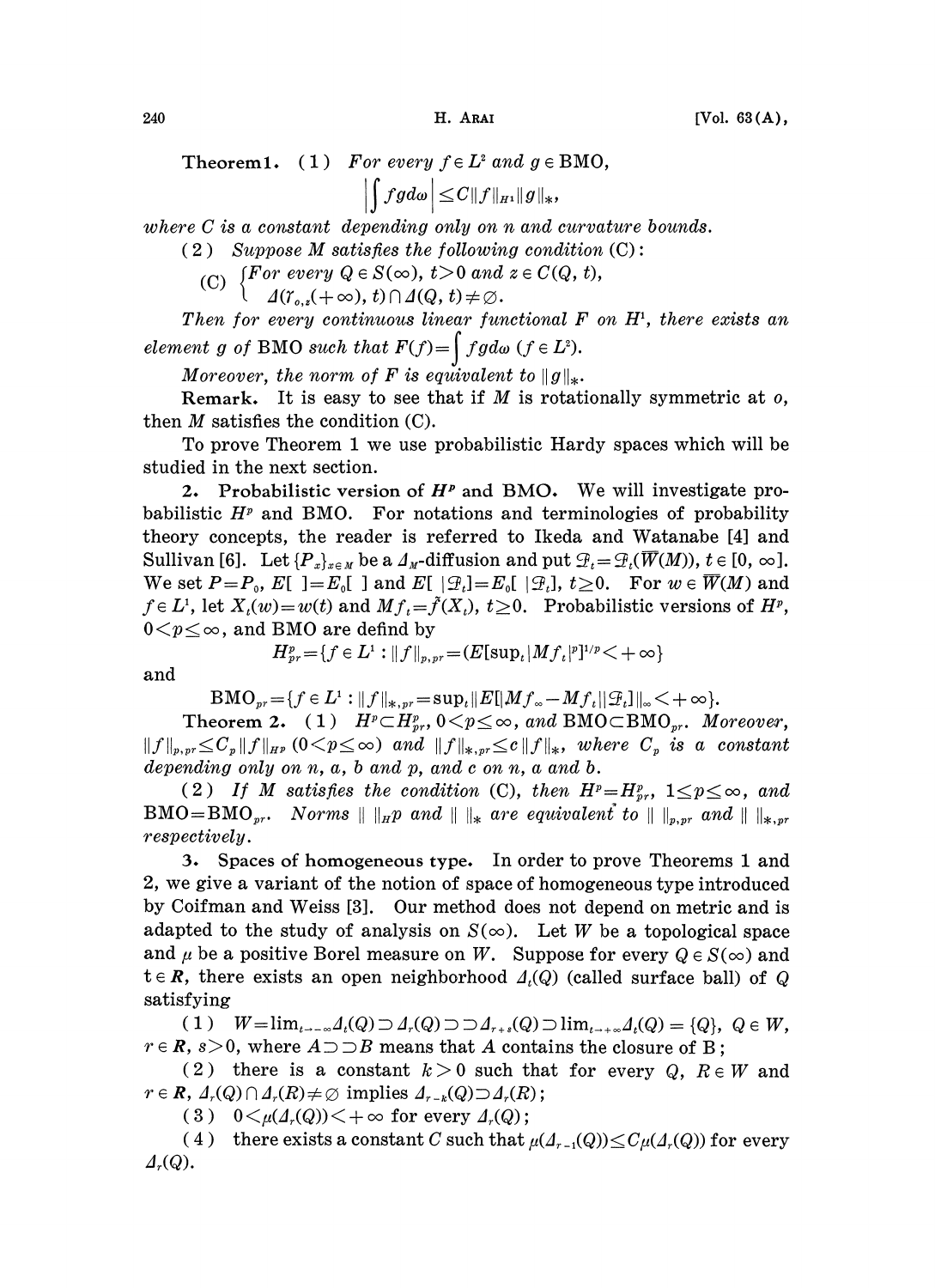It is easy to check that if  $(W, \mu)$  is a space of homogeneous type with a quasi-metric  $\rho$ , then balls  $\{x \in W : \rho(x, Q) \leq e^{-r}\}, Q \in W, r \in \mathbb{R}$ , satisfy conditions  $(1)$ — $(4)$ . In addition to this, by Anderson and Schoen [2], the conditions (1)–(4) are satisfied by surface balls in  $S(\infty)$  and every harmonic measure. They also pointed out that Vitali type covering lemma holds good on  $S(\infty)$ . We note that the covering lemmas of Vitali and Whitney type can be proved in the more general space  $(W, \mu; \{A_t(Q)\})$ . These facts imply that the atomic Hardy space theory introduced by Coifman and Weiss [3] is carried out in our setting.

Let  $0 < p \le 1$ . A function  $a \in L^1(\mu)$  is a p-atom if  $\int a d\mu = 0$  and there is a surface ball  $\Delta$  containing the support of a, with  $||a||_{\infty}^{\rho} \leq 1/\mu(\Delta)$ . Let  $H_{at}$  ${h \in L^1 : ||h||_{1,at}=\inf{\sum_{j=0}^{\infty} |\lambda_j| : h=\sum_{j=0}^{\infty} \lambda_j a_j, \lambda_j \in R \text{ and } a_j \text{ is 1-atom, } j=0, 1,$  $\{X \} \subset \{x \}$ . Here we regard inf  $\emptyset$  as  $+\infty$  and  $\mu(W)^{-1}$  as a 1-atom if  $\mu(W)$ <br>  $\subset \{+\infty\}$ . Here we regard inf  $\emptyset$  as  $+\infty$  and  $\mu(W)^{-1}$  as a 1-atom if  $\mu(W)$  $\langle \infty, \text{ Define } BMO \text{ on } W \text{ by the same way as BMO on } S(\infty).$ 

Theorem 3. The dual space of  $H_{at}^1$  is identified with BMO.

If  $(W, \mu) = (S(\infty), \omega)$ , we obtain the following:

Theorem 4. There exists a constant C depending only on n, a and <sup>b</sup> such that  $||f||_{1,u} \leq C||f||_{H_1}$  for every  $f \in L^2$ . Moreover, if M satisfies the condition (C), then  $H^1 = H^1_{at}$  and norms  $|| \cdot ||_{1,at}$  and  $|| \cdot ||_{H^1}$  are equivalent.

4. Sketch of proofs of Theorems 1, 2 and 4. We will use  $C_1, C_2, \cdots$ to denote positive constants depending only on  $n$ ,  $a$  and  $b$ . A difficult part of Theorem 1 is proved by applying a result in martingale theory:

$$
\left| \int f g d\omega \right| = |E[Mf_{\infty}Mg_{\infty}]| \leq C \|Mf\|_{1, \, pr} \|g\|_{*, \, pr} \leq C_1 \|f\|_{H^1} \|g\|_*,
$$
 (by martingale theory)

where  $C$  is a universal constant. In order to prove the remainder part we will show the following estimate of the Poisson kernel  $K( , )$ :

**Lemma.** There exists  $r_0 > 0$  satisfying the following: Let N be a positive integer and r be a number larger than  $Nr_0+1$ . Let  ${m_i}_{i=1,\dots,k}$  $(k\leq N)$  be any sequence such that

(1)  $0=m_1\leq \cdots \leq m_k\leq r-1$ ;

 $(2)$   $m_{i+1}$  -  $m_i \geq r_0$   $(j=0, \dots, k-1)$ .

Then  $\left|\left[K(x, Q_1)/K(x, Q_0)\right]-1\right|\leq C_3 2^{-j}$ , for every  $Q_0 \in S(\infty)$  and  $Q_1 \in \Delta(Q_0, r)$ and  $x \in M - C(Q_0(r-m_j), Q_0, \pi/4)$ .

Note that the estimate of Lemma is originally due to Jerison and Kenig [5] in the case of Euclidean domains. Now, we assume the condition (C). Then from this lemma and the condition (C) we can prove that  $||A||_{H_1}$  $\leq C_2$  for every atom A. Hence we obtain that  $H^1_{at} \subset H^1$  under the condition (C). Remembering Theorem <sup>3</sup> and inequalities obtained in this section we can prove Theorems <sup>I</sup> and 4 by using functional analysis. Further, Theorem 1 and a duality argument imply that  $H^1 \supset H^1_{pr}$  and BMO $\supset$ BMO<sub>pr</sub>, from which Theorem 2 follows.

A detailed proof will be published elsewhere.